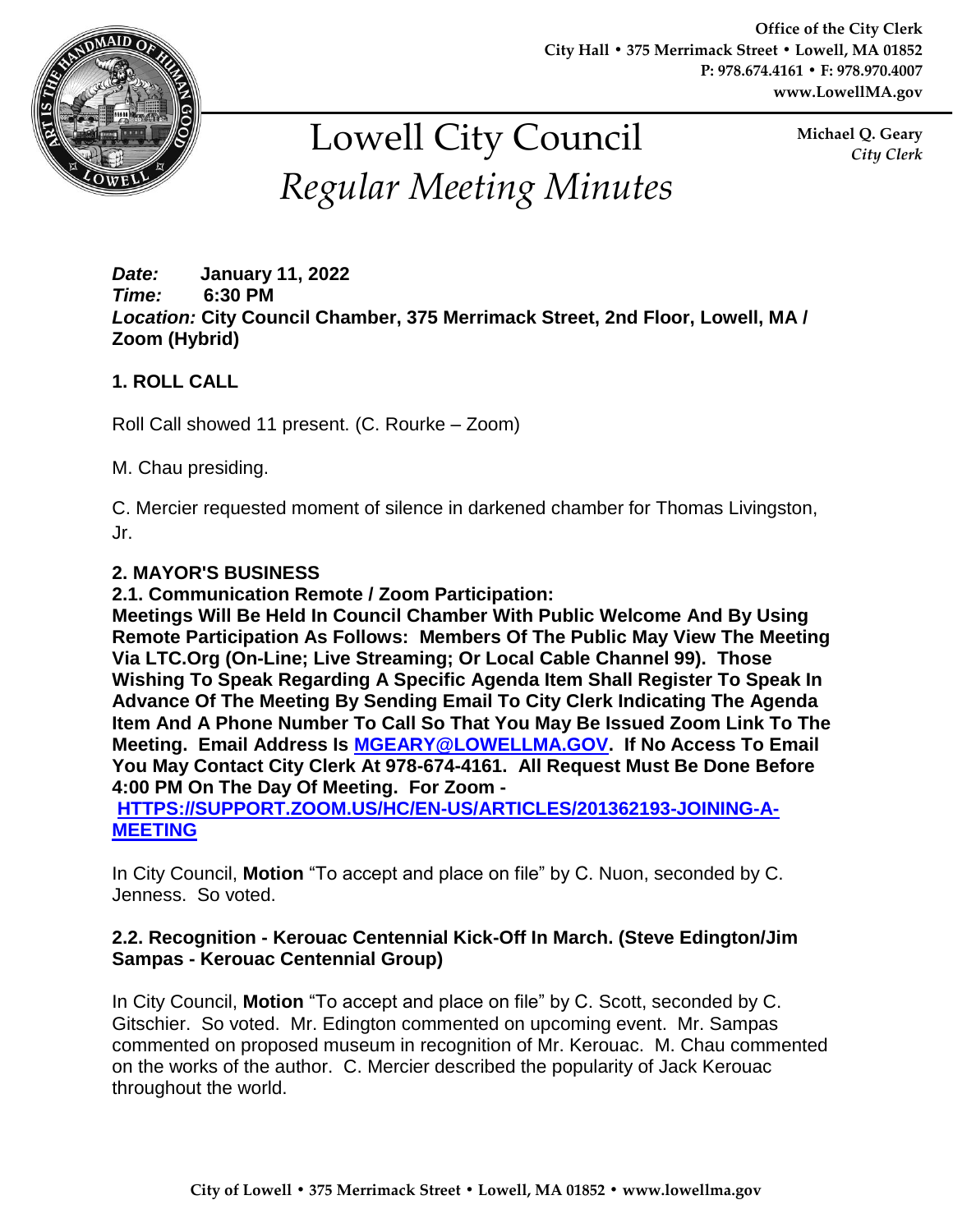

# **3. CITY CLERK**

#### **3.1. Minutes Of City Council Special Meeting December 27th; City Council Inauguration January 3rd; City Council Regular Meeting January 4th, For Acceptance.**

In City Council, minutes read, **Motion** "To accept and place on file" by C. Jenness, seconded by C. Yem. So voted.

#### **4. GENERAL PUBLIC HEARINGS 4.1. Ordinance To Amend Sec. 9 Flood Plain Overlay.**

In City Council, Given 2nd Reading, hearing held. No Remonstrants. **Motion** to adopt by C. Jenness, seconded by C. Drinkwater. Adopted per Roll Call vote 11 yeas. So voted.

# **5. COMMUNICATIONS FROM CITY MANAGER**

# **5.1. Informational Reports.**

In City Council, minutes read, **Motion** "To accept and place on file" by C. Nuon, seconded by C. Robinson. So voted.

**A) Informational - FY2022 Q3 and Q4 Tax Billing** – Manager Donoghue commented on the report regarding third and fourth quarter real estate bills. Conor Baldwin (CFO) commented on the procedures for producing the bills and distributing the bills and the timeline involved with State regulations. Mr. Baldwin noted a combination of MUNIS malfunction and lack of staffing oversight as reasons for late distribution of the bills and that this would not affect the taxpayer in any fashion. C. Mercier noted that tax payer should not be penalized in any manner. Mr. Baldwin noted there would be no penalties. C. Leahy questioned if there would be interference with payments by mortgage holders. Manager Donoghue noted that bigger institutions would just move in the normal fashion. C. Jenness commented on the delay and the effect on revenues and operation costs in the City and further commented on the software issue with MUNIS. Mr. Baldwin noted there would be no effect on operation costs and revenues and that the MUNIS system is fully operational noting a system wide error. C. Nuon noted this has not happened prior and that attention has been brought to resolving the matter. Mr. Baldwin noted moving forward the steps would begin earlier in the process. C. Nuon noted the need to get information out to the residents via the website. C. Gitschier questioned responsibility of vendor under the contract to deliver the bills. Mr. Baldwin noted City must provide the file to vendor before they can act and that there is no time reference in the contract. C. Gitschier noted the City should be aggressive in informing residents of the situation and the effect on them. C. Yem noted the need to send separate letter to residents outlining the situation.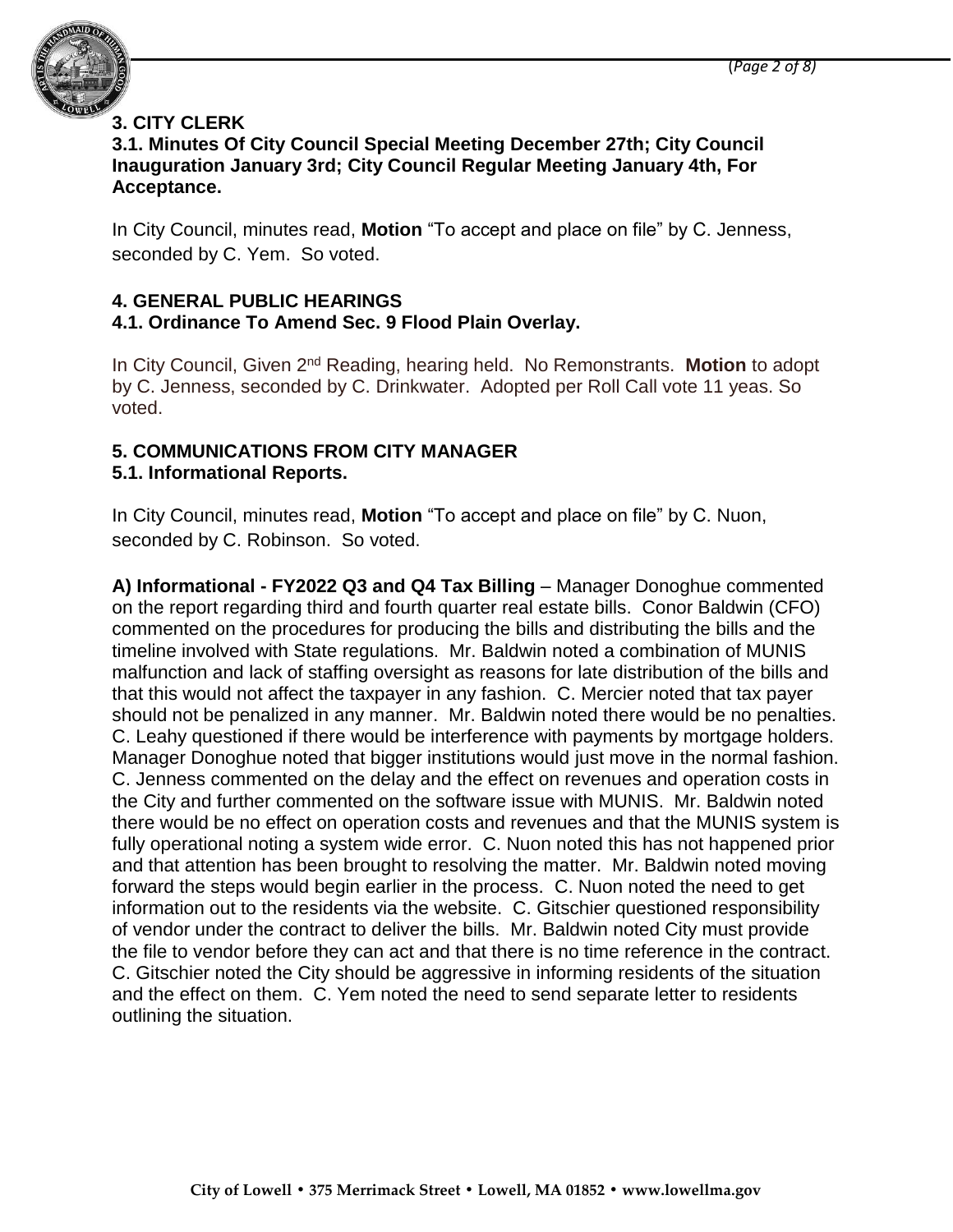

## **5.2. Communication - Planning Board Recommendation On Zoning Amendment Regarding Flood Plain Overlay District.**

In City Council, minutes read, **Motion** "To accept and place on file" by C. Robinson, seconded by C. Jenness. So voted.

## **5.3. Communication - Appoint Katy Aronoff To The Pollard Memorial Library Board Of Trustees.**

In City Council, **Motion** to adopt by C. Nuon, seconded by C. Mercier. Adopted per Roll Call vote 11 yeas. So voted.

# **5.4. Communication - Re-Appoint Paul Francoeur To Cemetery Commission.**

In City Council, minutes read, **Motion** "To accept and place on file" by C. Gitschier, seconded by C. Mercier. So voted.

# **6. VOTES FROM THE CITY MANAGER**

## **6.1. Vote - Authorize CM To Enter Into Lease With Hot Pot District LLC At 135 Middlesex St.**

In City Council, Read twice, full reading waived with no objections. **Motion** to adopt by C. Scott, seconded by C. Yem. Adopted per Roll Call vote 11 yeas. So voted. Christine McCall (DPD) commented on the lease and introduced the owners of the business who thanked the body.

# **6.2. Vote - Accept Gift From Lowell Five.**

In City Council, Read twice, full reading waived with no objections. **Motion** to adopt by C. Gitschier, seconded by C. Jenness. Adopted per Roll Call vote 11 yeas. So voted. C. Leahy requested letter of thanks to the Lowell Five.

# **7. REPORTS (SUB/COMMITTEE, IF ANY)**

# **7.1. Wire Inspector Reports:**

**1. Boston Gas D/B/A National Grid - Request Installation Of New Low Pressure Gas Main On Gold Street To The End Of School Street;**

**2. Boston Gas D/B/A National Grid - Request Installation Of New Plastic Gas Main At 43 Dancause Road; And**

**3. Comcast - Request Installation Of PVC Conduit To Existing Pole At Howe And Davidson Streets.**

In City Council, **Motion** to accept and adopt accompanying orders by C. Drinkwater, seconded by C. Robinson. So voted.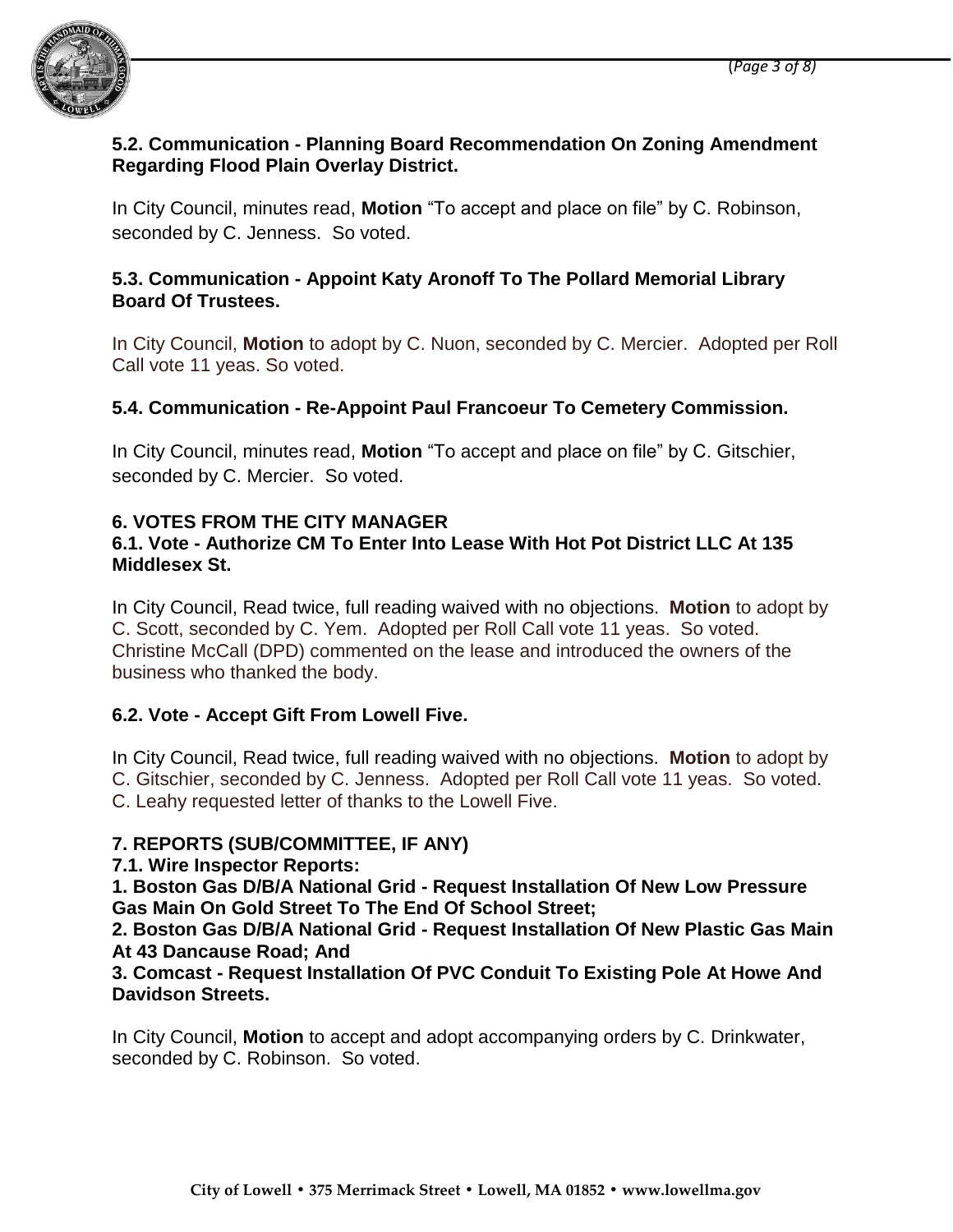

#### **8. PETITIONS**

# **8.1. Misc. - Diane Darisse Request Installation Of Handicap Parking Sign At 33 Canada Street.**

In City Council, **Motion** to refer to Transportation Engineer for report and recommendation by C. Nuon, seconded by C. Mercier. So voted.

## **8.2. Misc. - Corey Andrade Request Removal Of Handicap Parking Sign At 34 Epping Street,**

In City Council, **Motion** to refer to Transportation Engineer for report and recommendation by C. Drinkwater, seconded by C. Yem. So voted.

#### **8.3. Misc. - Valmaria Malonado Flynn (Advocates For Authenticity) Request Possible Grant Funding To Provide Services For Lowell Residents.**

In City Council, minutes read, **Motion** "To accept and place on file" by C. Leahy, seconded by C. Jenness. So voted.

# **9. CITY COUNCIL - MOTIONS**

## **9.1. C. Yem - Req. City Mgr. Have Proper Department Place Wreaths And American Flags At All Veteran Gold Star Squares/Poles Throughout The City On Memorial Day.**

In City Council, seconded by C. Leahy, referred to City Manager. So voted. C. Yem noted the request came from a family of a veteran and that it can be done proactively with good management.

## **9.2. C. Nuon/C. Yem - Req. City Mgr. Provide An Update On The Design And Timeline To Improve The Roberto Clemente Baseball Field.**

In City Council, no second needed, referred to City Manager. So voted. Registered speaker, Maria Claudio, via Zoom addressed the body. C. Nuon commented on the group that has been working towards completion of the field and that new funds will be available. C. Robinson commented on the efforts of Ms. Claudio in organizing events for the community and the use of the field.

#### **9.3. C. Nuon/C. Drinkwater - Req. City Mgr./CFO Develop A Plan To Use A Portion Of The Federal ARPA Funding To Make Improvements To The City Parks To Address The Negative Health Impacts Caused By The Covid-19 Pandemic.**

In City Council, no second needed, referred to City Manager. So voted. C. Nuon noted that the parks are a big part of the cultural life in the City and that new funding may be available to enhance them. C. Drinkwater noted the increase in use of the parks during the pandemic and with that came need for increased resources. C. Gitschier cautioned the use of ARPA money as there is a limited amount to go around. Conor Baldwin (CFO) noted that such funding would first go to replacing revenue and that the US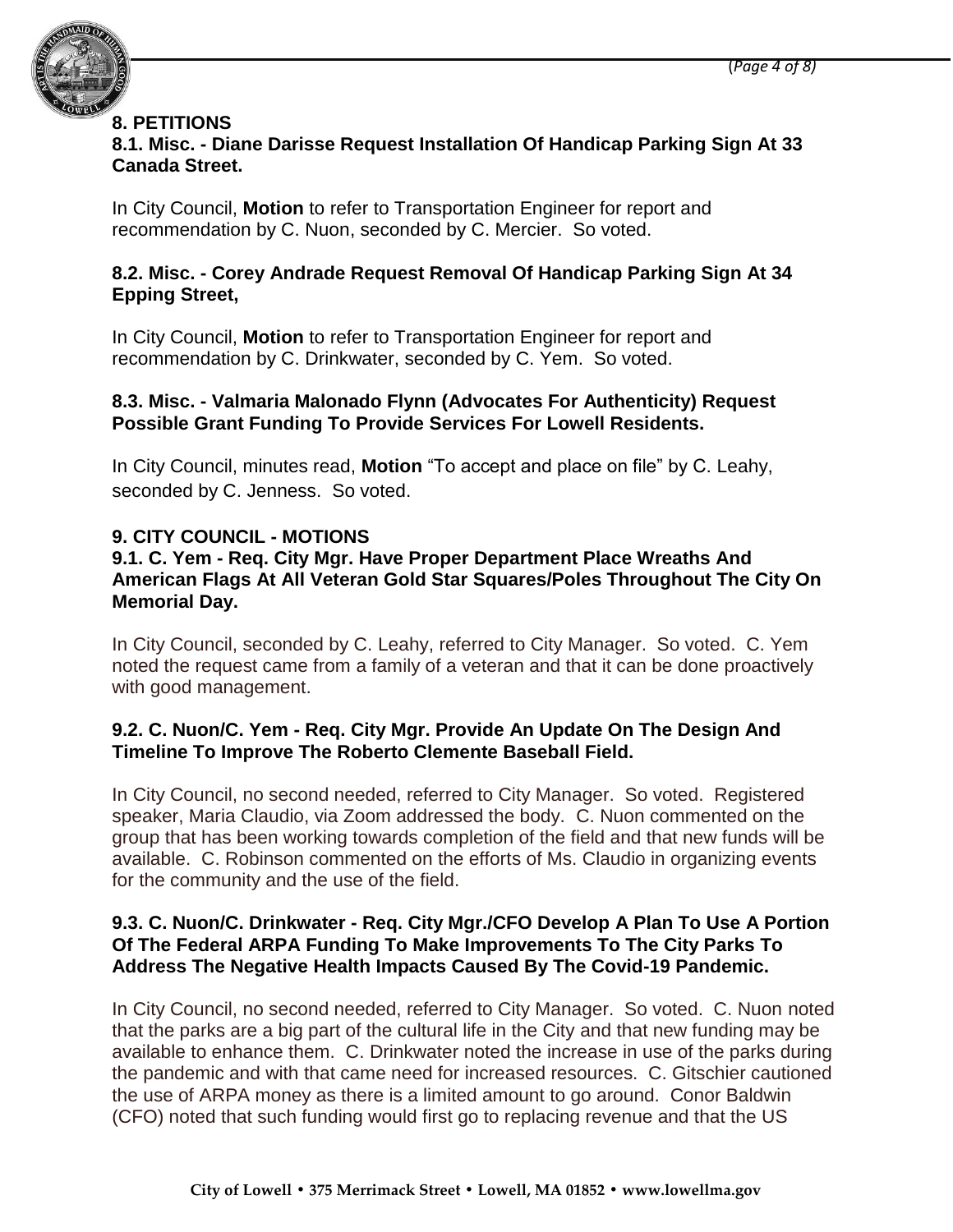

Treasury recently released regulations on how funding can be used. Manager Donoghue noted the funding has been used to replenish lost revenue. Manager Donoghue noted the community input regarding funding and that there is simply not enough dollars to satisfy all of the needs. C. Robinson questioned the use of Community Preservation funding with the parks. Christine McCall (DPD) noted it was the first year of the program and outlined schedule and amount of funding available.

## **9.4. C. Drinkwater/C. Nuon - Req. City Mgr. Provide An Update On The Community Impact Submitted For ARPA Funding Suggestions, And The Process For Budgeting/Allocation Of ARPA Funds.**

In City Council, no second needed, referred to City Manager. So voted. C. Drinkwater commented on reviewing the community input regarding funding and to set process for the distribution of the funds. C. Nuon noted the need to prioritize the funding to ensure it is towards best interests of the City.

## **9.5. C. Nuon - Req. City Mgr. Have CFO/DPD Investigate The Benefit Of Establishing An Affordable Housing Trust.**

In City Council, seconded by C Jenness, referred to City Manager. So voted. C. Nuon noted that once a subcommittee is established they could review the request.

## **9.6. C. Gitschier - Req. City Mgr. Have Proper Department Review Developmental Services Web Page To Ensure Proper Functioning And Updated Information For Residents.**

In City Council, seconded by C Mercier, referred to City Manager. So voted. C. Gitschier noted that the site needs to be up to date so that it is useful and not a source of aggravation for users.

# **9.7. C. Gitschier - Req. City Mgr. Provide Council With An Updated Report On Heating Issues In All Municipal Buildings And Schools.**

In City Council, seconded by C Mercier, referred to City Manager. So voted. C. Gitschier noted the need to have policies in place and properly trained employees in place to do the work. C. Gitschier noted concern with air quality in the buildings and there should be aggressive maintenance approach with immediate response by departments for building issues that arise. C. Gitschier noted that need for a strong workforce to meet the modern day challenges with operating systems in the buildings. C. Mercier noted the need to service a modernized heating/cooling systems. C. Scott noted the need to respond to concrete information being provided. C. Yem noted if staff is not able to provide needed services then it should be done by outside contractors. Manager Donoghue noted attempt to hire outside and that the responses were not adequate. C. Drinkwater commented on prior joint subcommittee meetings that were beneficial. C. Robinson noted that staffing issues are not new and that money is everything and that there needs to be a human investment to attract and keep talent.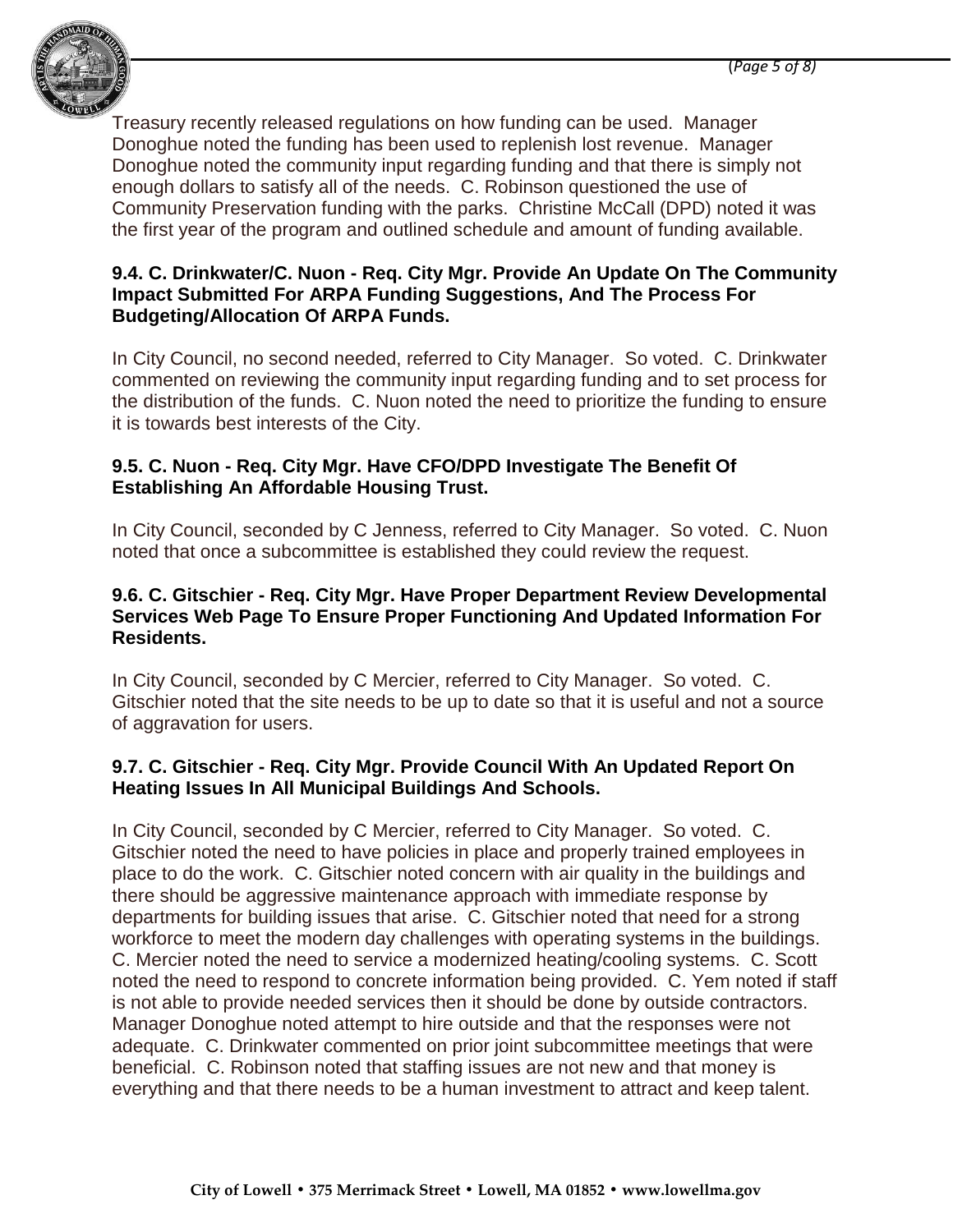

## **9.8. C. Gitschier - Req. City Mgr. Update Council On The Current Renovation Project At Lowell High School; Include The Current Schedule, Change Orders And Future Maintenance Staffing Levels.**

In City Council, seconded by C Jenness, referred to City Manager. So voted. C. Gitschier noted pandemic will shift timelines and costs on the project so that they must be identified early. C. Gitschier noted the vital need to ensure that the proper people can maintain the state of the art building and that there should be a possible hiring of facilities director/department to ensure that. Manager Donoghue noted project is currently on time and budget but noted that the world market is changing and this project will be affected. C. Jenness noted timeline and budget information is vital and should be provided to the body as this is the most important project in the City. C. Rourke commented on the importance of information and that representatives of the companies should be part of the reporting procedures to the Council.

## **9.9. C. Gitschier/C. Robinson - Req. City Mgr. Provide Council With The City's Policies Regarding Catch Basin Cleaning.**

In City Council, no second needed, referred to City Manager. So voted. C. Gitschier requested the process and polices for the cleaning to provide accurate information for the procedures. C. Gitschier noted budgeted amount for the cleaning seems to indicate that not a lot is being done. C. Robinson noted the need to schedule routine maintenance.

#### **9.10. C. Robinson/C. Gitschier - Req. City Mgr. Provide Council With A Detailed Response On The City's Current Policy, Practice And Procedures Regarding Hiring Of New Employees And/Or Promotional Appointments.**

In City Council, no second needed, referred to City Manager. So voted. The following registered speakers, Sue Kim; Justin Ford; and Bobby Tugbiyele, addressed the Council. C. Robinson noted ongoing issues with hiring, promotion and retaining of employees. C. Robinson commented on recent human relations audit report and the need to get away from negative perceptions. C. Gitschier noted a policy on hiring should be in place and consistent throughout the City and that current report did not show a substantial response rate. C. Gitschier noted the need to hire proper people who will stay with City long-term. C. Scott noted that there should be referral process in place as well. C. Yem noted need to have established evaluation process and exit interview process. C. Nuon noted diverse approach best serves the City.

#### **9.11. C. Robinson - Req. City Mgr. Hire Outside Legal Firm To Provide Detailed Outline On Steps Necessary To Change The City Charter To Include The Position Of City Solicitor As A Council Oversight Employee Similar To The City Clerk, City Auditor And The City Manager.**

In City Council, seconded by C Scott, referred to Personnel SC. So voted. C. Robinson requested amendment with no objections stating that Manager explore costs to prepare RFP to outline needed steps for remainder of motion. C. Robinson noted the need to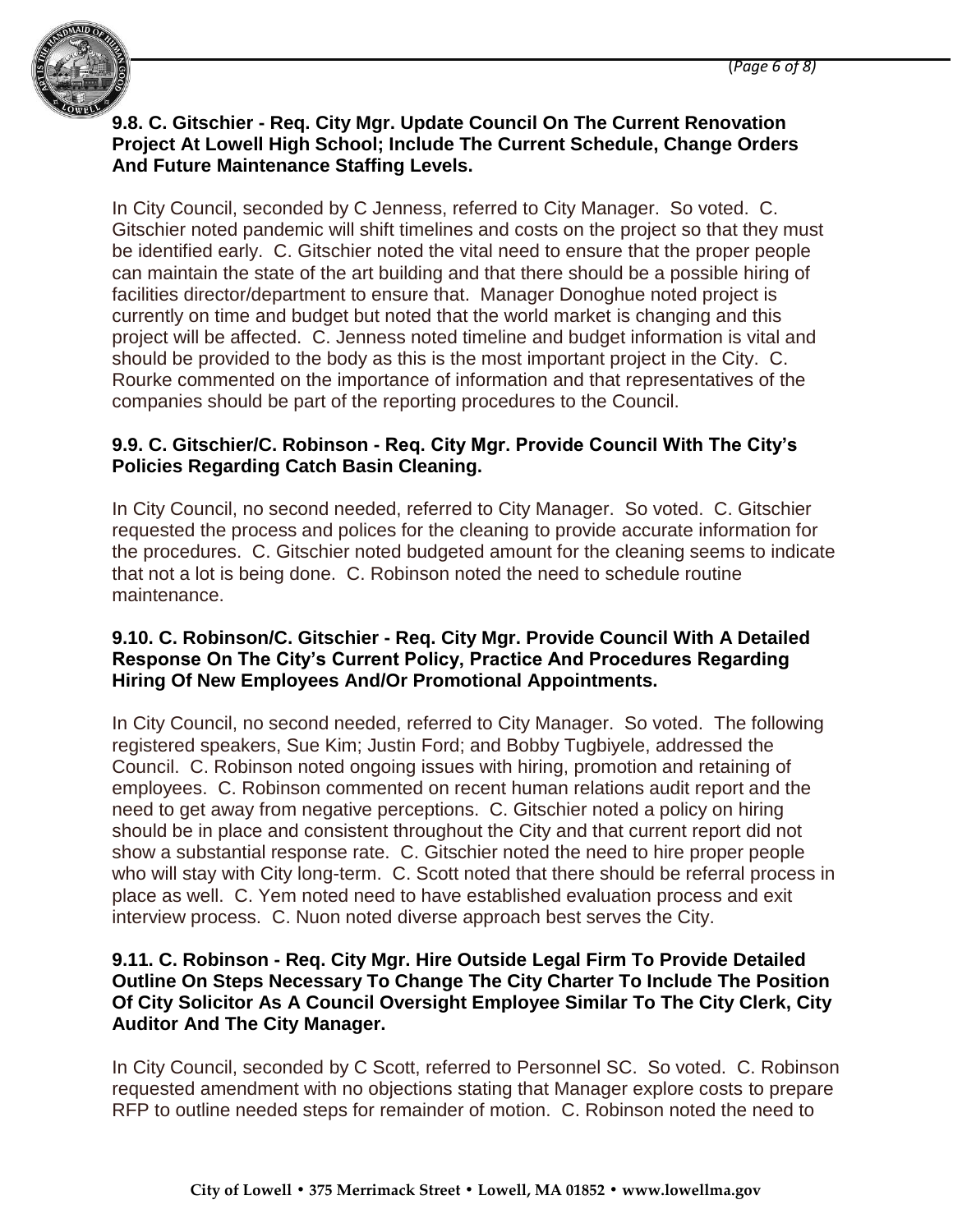

explore if any changes are needed and to get Council more involved in a policy basis. C. Jenness noted his filing a disclosure to discuss this matter and outlined Massachusetts General Laws which would run counter to the motion in accordance with Plan E form of government. C. Jenness noted such an effort could open door to any department in the City. C. Gitschier noted information request are always helpful. C. Drinkwater noted that there are always pros and cons with request and that this would have more cons in terms of management ability but gathering information could be a positive step if moving forward. C. Scott noted it is not at point at which to do this type of review. C. Drinkwater commented that it would be best served if discussed at a personnel subcommittee. C. Leahy noted matter should be voted up or down. C. Nuon supports gathering of information and assessing costs associated with it. Substitute **Motion** by C. Rourke to refer matter to Personnel SC, seconded by C. Nuon. Adopted per Roll Call vote 10 yeas, 1 nay (C. Leahy). So voted.

## **9.12. C. Robinson - Req. City Mgr. Update Council Regarding Flooding Issues On Jewett, Coburn And Lakeview Avenue.**

In City Council, seconded by C Nuon, referred to City Manager. So voted. C. Robinson noted flooding has been a long term issue and described the area noting sewage issues as well.

#### **9.13. C. Scott - Req. City Mgr. Have Appropriate Department Prepare A Plan For Street Sweeping That Includes Short Term Removal Of Vehicles And Enforcement Of The Policy, In Order For Streets To Be Properly Cleaned.**

In City Council, seconded by C Mercier, referred to City Manager. So voted. Registered speaker, Bradley Buitenhuys, addressed the Council. C. Scott noted the efforts of the Litter Crew and commented on the need to have strict polices for cleaning. C. Jenness commented on the downtown area and the need for continued cleaning. C. Gitschier noted the need for properly trained staff and enough equipment to ensure successful results. C. Mercier noted the need for equipment to have done in-house. C. Robinson noted that other communities have processes and that enforcement is key to a successful procedure. C. Yem was supportive of the motion and that areas need attention and that proper signage would be helpful. C. Rourke commented that review of similar cities to Lowell could produce a good system.

#### **9.14. C. Scott - Req. City Mgr. Have Appropriate Department Provide A Status Update On Waterpark And Pool Openings For The Coming Summer.**

In City Council, seconded by C Drinkwater, referred to City Manager. So voted. C. Scott noted the need for proactive plan for proper opening and stay ahead of the game. C. Robinson questioned status of lifeguard training program. Manager Donoghue noted that program has started to assist with staffing in the summer.